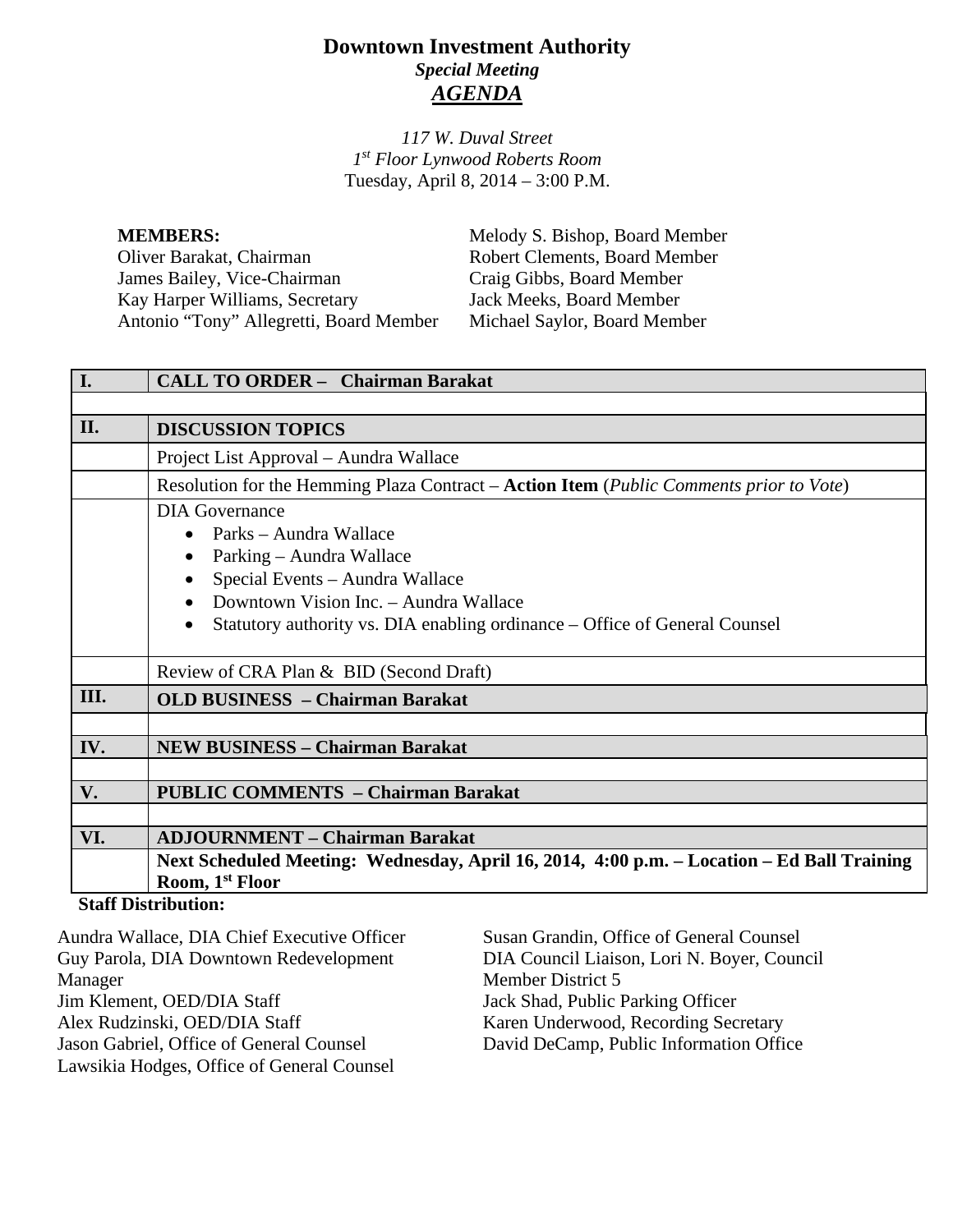

**Downtown Investment Authority Special Meeting** 

#### **City Hall at St. James 117 West Duval St., Lynwood Roberts Room**

*Tuesday, April 8, 2014 – 3:00 p.m.*

## *DIA Special Meeting MEETING MINUTES - DRAFT*

**Board Members Present:** Oliver Barakat, Chairman; Tony Allegretti; Melody Bishop; Craig Gibbs; Jack Meeks; and Michael Saylor

Board Members Absent: Robert Clements Jim Bailey, Vice Chairman; and Kay Harper Williams, Secretary.

**Office of General Counsel:** Susan Grandin and Lawsikia Hodges

Council Member: Lori Boyer

**Attendees:** Aundra Wallace, DIA Chief Executive Officer; Guy Parola, DIA Redevelopment Manager; Tom Daly, DIA Redevelopment Analyst; Alex Rudzinski, OED, Director of Development; Jim Klement, DDRB/OED; Jack Shad, Public Parking Officer; Lara Diettrich, Diettrich Planning; Tony Robbins, Senior Planner, Prosser Inc.; and Karen Underwood, Executive Assistant

#### **I. CALL TO ORDER**

Chairman Barakat called the special meeting to order at approximately 3:10 p.m. He reported that this special meeting was called for a continuation of the discussion from the April 1, 2014 meeting about Governance.

## **II. DISCUSSION TOPICS**

#### *Project List Approval – Aundra Wallace*

CEO Aundra Wallace provided a handout of the DIA projects that started in July, 2013, April 1, 2014 Funding Amount and April 8, 2014 Funding Amounts.

He stated that depending of what the projects would need these projects may be proposed for the Historic Preservation Trust Fund.

Board Member Bishop inquired if the \$1.7M for Riverplace Boulevard possible for the TIF. Mr. Wallace replied yes. Board Member Bishop asked which of the projects have reoccurring expenses. Mr. Wallace responded that Art in Public Places.

Lara Diettrich pointed out the reoccurring expenses.

• Art In Public Places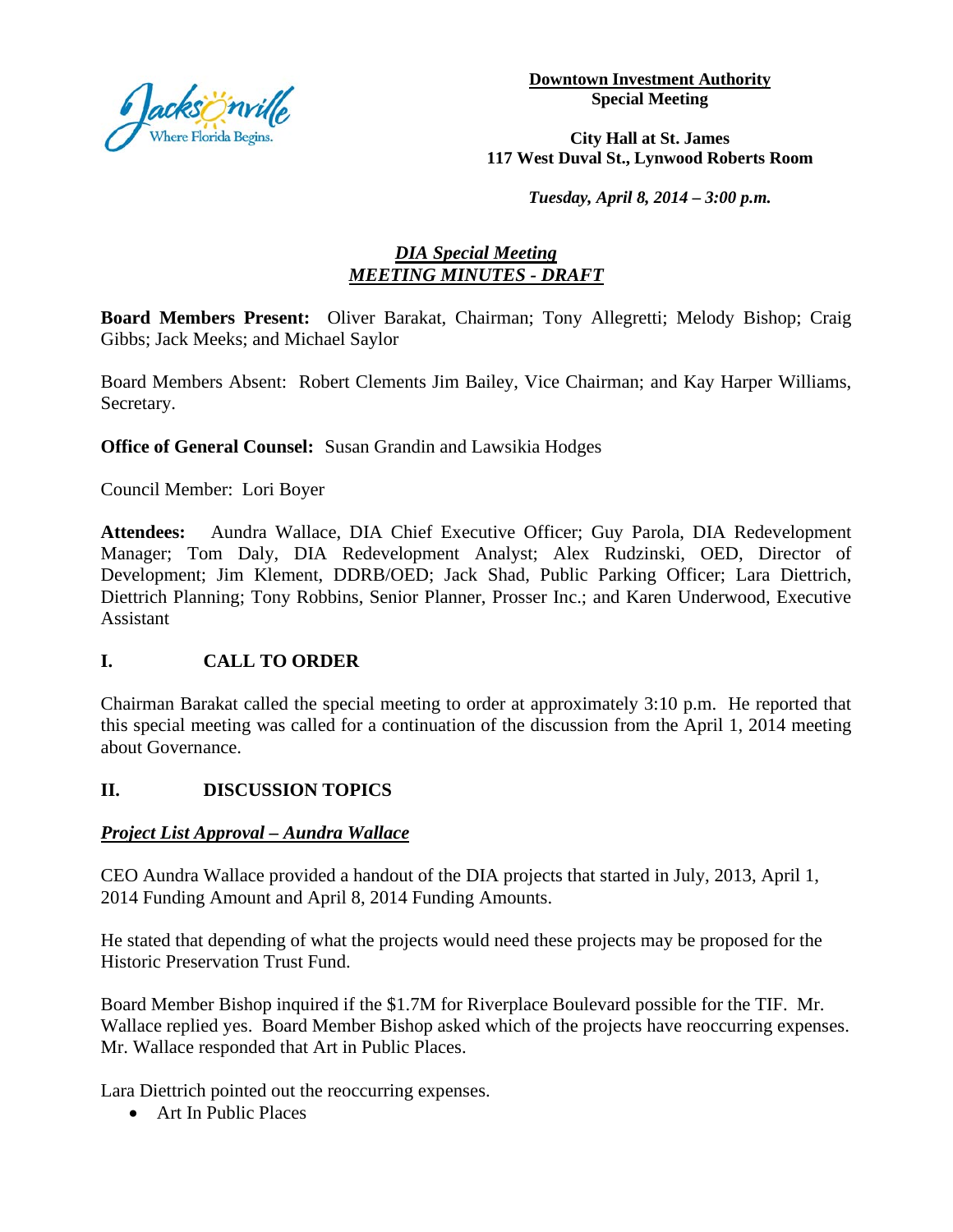Downtown Investment Authority Special Meeting April 8, 2014 Page 2 of 5

- Retail Enhancement
- Cleaning

CEO Aundra Wallace stated that there is one project that is brought before the board think about taking action on and the other capital project is the Riverplace Boulevard that is out of the Southbank TIF.

The Board Members discussed services that were currently being provided to ensure that the DIA were not duplicating services provided by other agencies.

Mr. Wallace stated that the project list can be changed based upon the board's discussion.

Council Member Boyer commented that the \$4.1M was for capital projects, business incentives and not for operational programming type activities. The Retail Enhancement Program would qualify because it is a business incentive and it meets capital improvement. The signage would qualify because it is appropriated as capital dollars. To change it to operating funds may require legislative action. The Operational budget may need to be increased on an annual basis.

Lawsika Hodges stated that the last time she recalled reading the ordinance that allocated the funds to the development funds; she did not see the restriction. She noted that she would check into it.

Chairman Barakat reported that the board should table this item until it is known whether the Board is prohibited from appropriating money toward recurring expenses and regardless, there should be board policy on that..

Board Member Meeks commented that according his conversation with Terry Lorince, DVI they are doing cleaning over and above what the City has been doing. He has more confidence that the DVI would handle the cleaning than Public Works Department.

Chairman Barakat suggested more description on each line item. Secondly, there may be some reservations from Board members appropriating funding for the Downtown Economic Development Trust Fund towards programs that would require operational needs. The type of programs should be capital or one time in nature. There seems to be concerns regarding some of the items relating to duplication services for the services not being allocated in the right direction or the proper entity.

Chairman Barakat suggested for this to be taken up at the next meeting.

CEO Wallace referenced the list of projects and reported that there were a number of projects that are within the actual plan itself. He stated that there were a lot of projects in the plan that may not get funded at some time. The board could go through them when going through the BID and the CRA Plan, look at a list of projects, to bring them forward.

Lara Diettrich stated that in the BID there is a column where all of the page numbers will be placed for every line item for cross referencing.

CEO Wallace would like to have an agreement of the projects by April 30<sup>th</sup>.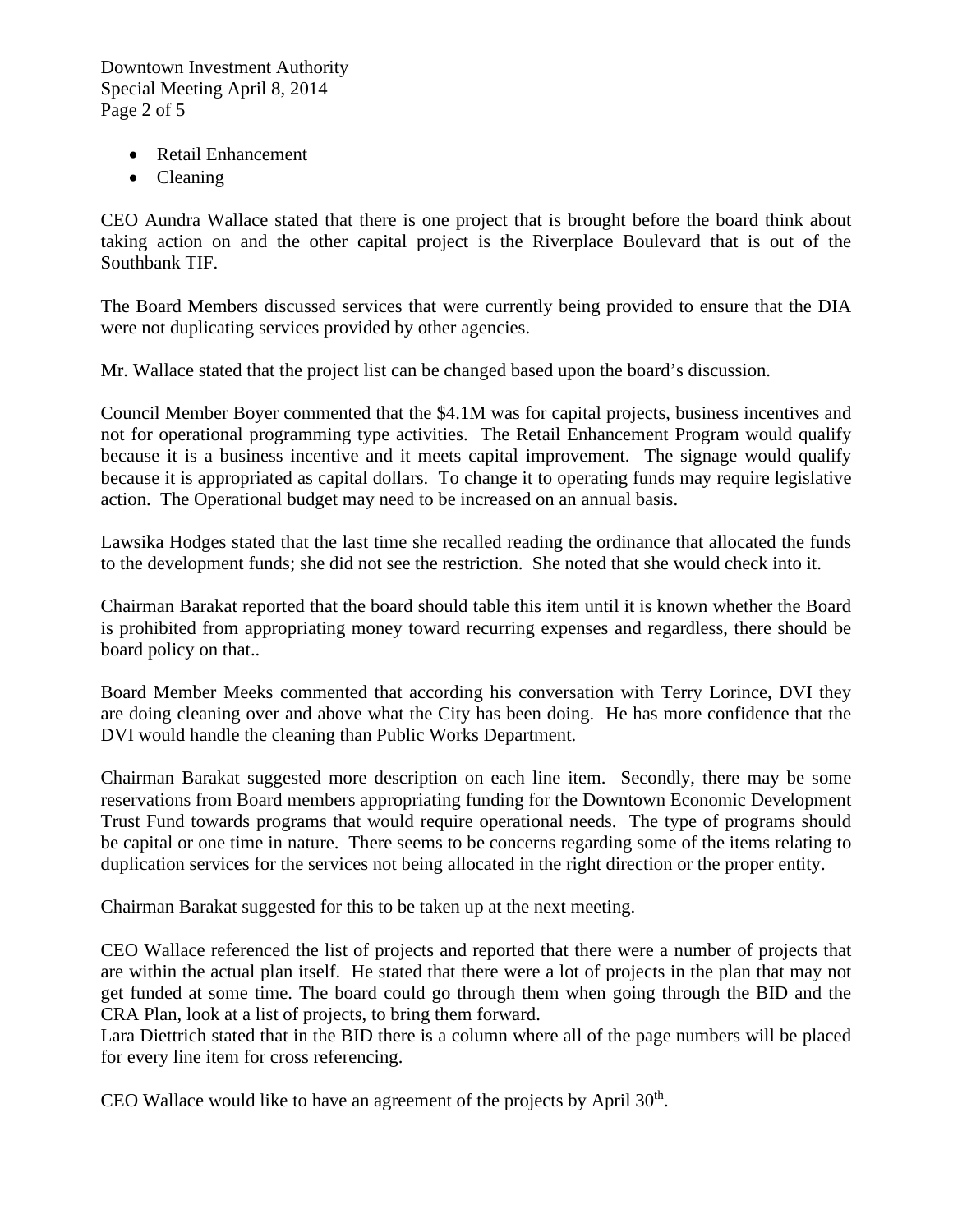### *Resolution for the Hemming Plaza Contract – Action Items (Public Comments prior to Vote)*

CEO Wallace provided Resolution 2014-04-01 A resolution of the Downtown Investment Authority requesting the Jacksonville City Council to (1) Appropriate \$800,000 from the Downtown Economic Development Fund to provide funding for the contract for the operation and management of Hemming plaza between the City of Jacksonville and 13-Jax, Inc., D/B/A Friends of Hemming Park; and (2) authorize the Downtown Investment Authority Chief Executive Officer on behalf of the Downtown Investment Authority to execute said operation and management contract.

He reported that the Hemming Park concept may started with DIA prior to his arrival. An RFP was released and no responses came in. He also provided a Memorandum to the board and an attached budget for the FOHP becoming effective May 2014 or upon approval and execution of a contract.

The Board Members discussed the Resolution for the Hemming Plaza Contract.

Chairman Barakat opened the floor for public comments.

Mr. Oliver commented that the people in Hemming Plaza are minding their own business. He suggested to the board try to create a way to make them become productive

Mike Langton is opposed to DIA funding Hemming Plaza. He suggested for the board to carefully think this through. He commented about 20 percent of the DIA's assets, funding operations with the goal is not to fund operations.

Jennifer Hewett- Apperson commented that she was part of the group that put together this proposal and briefly responded to Mr. Langton's comments. Hemming Plaza has long been a black-eye on the City. When preparing the budget the assumption was that at some point this would be a selfsustaining park. There is intensive work that needs to be done at outset which why the operation budget for the first couple of years are expensive. She reported that it took 2 Downtown Ambassadors 2 to 3, 8 hour days to pressure wash the Hemming Plaza for the One Spark event.

**A MOTION WAS MADE BY BOARD MEMBER GIBBS AND SECONDED BY BOARD MEMBER MEEKS TO APPROVE RESOLUTION 2014-04-01 A RESOLUTION OF THE DOWNTOWN INVESTMENT AUTHORITY REQUESTING THE JACKSONVILLE CITY COUNCIL TO (1) APPROPRIATE \$800,000 FROM THE DOWNTOWN ECONOMIC DEVELOPMENT FUND TO PROVIDE FUNDING FOR THE CONTRACT FOR THE OPERATION AND MANAGEMENT OF HEMMING PLAZA BETWEEN THE CITY OF JACKSONVILLE AND 13-JAX, INC., D/B/A FRIENDS OF HEMMING PARK; AND (2) AUTHORIZE THE DOWNTOWN INVESTMENT AUTHIRITY CHIEF EXECUTIVE OFFICER ON BEHALF OF THE DOWNTOWN INVESTMENT AUTHORITY TO EXECUTE SAID OPERATION AND MANAGEMENT CONTRACT. THE MOTION WAS APPROVED UNANIMOUSLY 6-0**

*DIA Governance*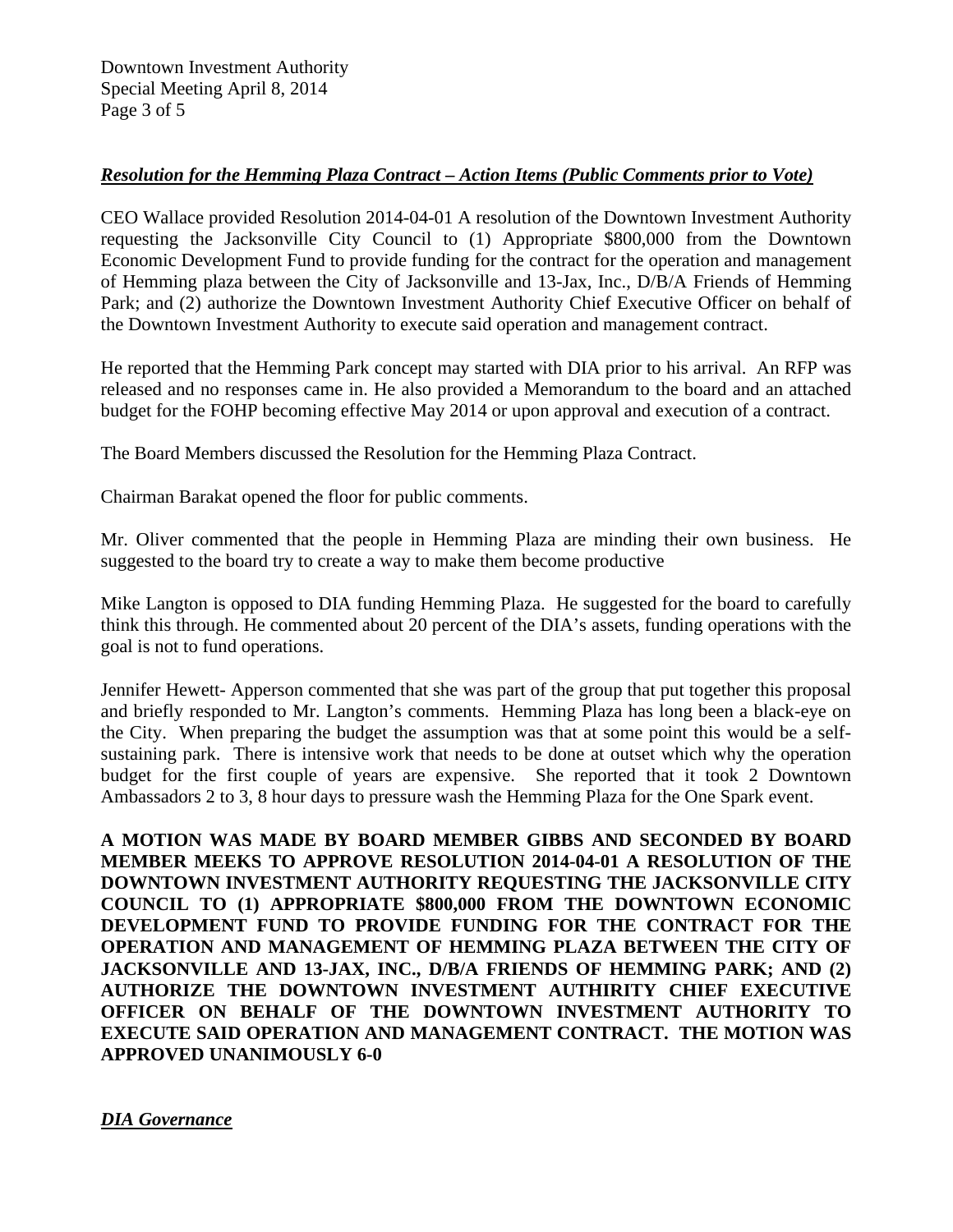Downtown Investment Authority Special Meeting April 8, 2014 Page 4 of 5

CEO Wallace reported that he is in the process of setting up a meeting with DVI and that that particular discussion will not be today.

### *Parks – A. Wallace*

Mr. Wallace provided a handout of the Summary Outline of Ordinance changes affecting DIA Governance and Proposed changes to Chapter 28.103 Powers, functions and duties of Director.

The board discussed the proposed changes to Chapter 28.

Chairman Barakat noted the proposed changes to Chapter 28 be discussed with Kelly Boree to make an agreement of the language.

### *Parking – A. Wallace*

CEO Wallace reported as of the last board meeting the board asked the DIA staff to come back and develop a threshold that are being developed and agreed to. He stated that he is currently in consultation with the Office of Economic Development, Public Parking Division regarding negotiating thresholds. He provided a handout of the DIA Parking Rates Approval language to the board referencing Sec. 122.202 (a) and (b). Parking rates at municipal parking lots.

Chairman Barakat stated that a few board members needed to leave early, so there will not be a quorum. He also received a text and will have to leave in 5 minutes. Chairman Barakat proposed a follow-up discussion at the next meeting.

The board briefly discussed the proposed changes to Section 122.202 Parking rates at municipal parking lots.

Chairman Barakat suggested the board to provide Mr. Wallace some direction on which language or recommendation language that the board prefers. Board Member Meeks noted that he did not think the board could have this approval language with Mr. Shad in a different department and not reporting DIA, nor at this point he is comfortable that the board is trying to move that department to the DIA. He reported a better approach to this is for the board to have a discussion review function that would work over a period of time.

Board Member Bishop stated that Jack Shad has provided information to the board since the DIA was created and she would support the DIA (Parking Rates Approval language).

Board Member Allegretti noted that he would like to hear from the OED regarding the Parking Department of their importance of keeping that department.

Paul Crawford reported that the administration at this time is not in favor of going down the former path of approval, however he believes if the board adds the language that says the comments of the DIA board shall be submitted along with the request for approval of parking rates to the City Council. The way it currently works now is the OED has to submit to the City Council the parking rates that are being approved through the OED department. The OED has to submit that to City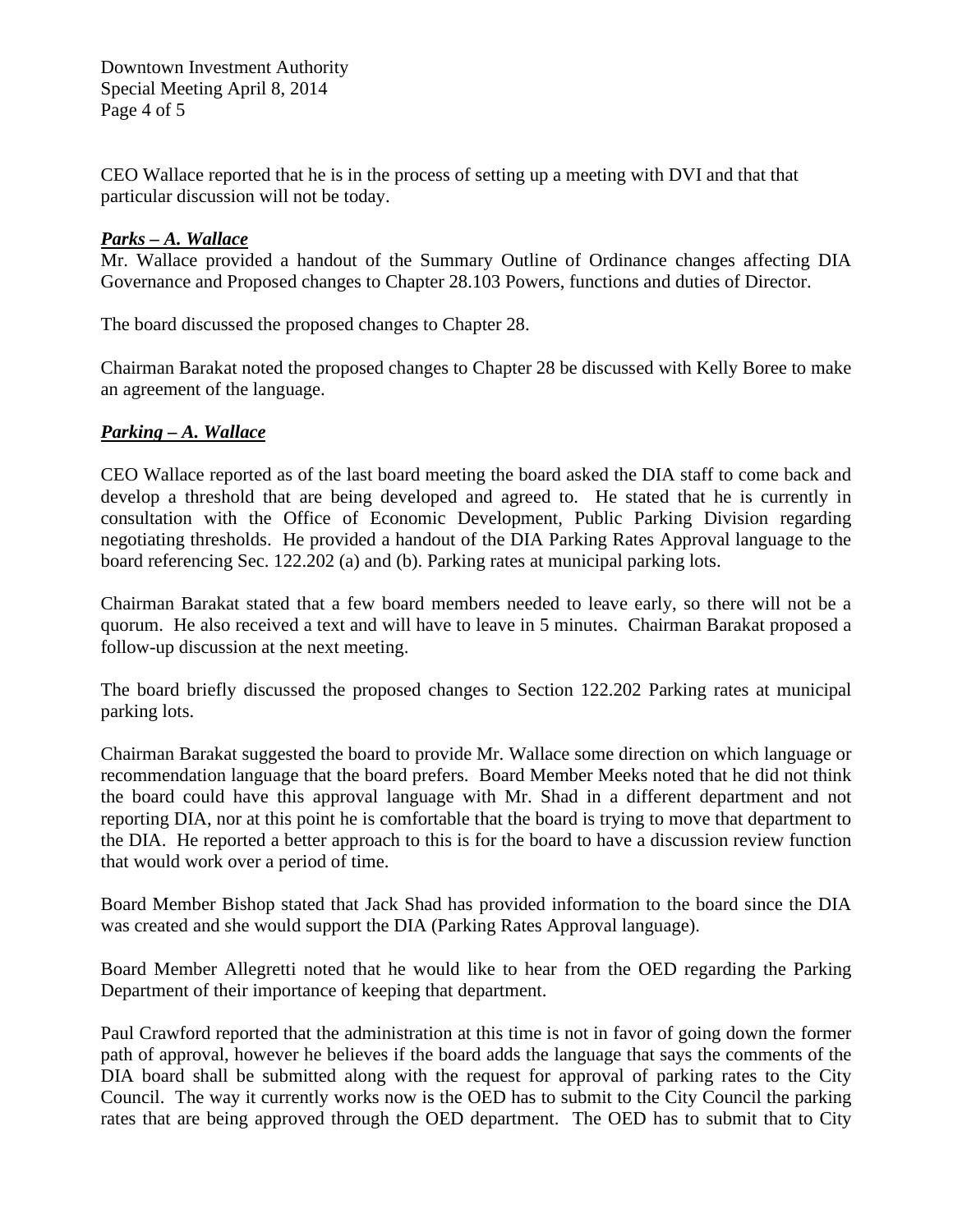Downtown Investment Authority Special Meeting April 8, 2014 Page 5 of 5

Council for 30 days, after those 30 days the rates are inactive. If the OED is required to accompany a memo from the DIA Board on their comments to those rates, that might get you a seat the table that is being requested.

Lara Diettrich stated that the Planning Commission render their recommendations and those travel to LUZ and City Council for a full recommendation consideration.

Ms. Hodges stated that currently the parking office is required by Ordinance to bring proposed rates to the DIA.

Jack Shad reported that he did know of their being an issue today regarding the DIA's recommendations.

Connie Benham commented regarding the operational and capital funding and suggested for the board to check with Council Member Boyer and the Council Auditors. She also commented about the streets and stated that most travelers problem still remain about turning our streets in to two way streets. She reported that legislation has come through City Council where the DIA was going to change the parking to diagonal. Chairman Barakat stated that he was unaware of that but it is a part of the redevelopment plan.

The DIA will meet on April  $16<sup>th</sup>$  at 4:00 p.m. to discuss the remaining agenda items.

- *Special Events – A. Wallace*
- *Downtown Vision Inc. – A. Wallace Statutory authority versus DIA enabling ordinance – Office of General Counsel Review of CRA Plan and BID (Second Draft)*

## **III. ADJOURNMENT**

There being no further business, Chairman Barakat adjourned the meeting at approximately 4:48 p.m.

The next scheduled DIA Regular Board meeting is scheduled for Tuesday, April 16, 2014, at 4:00 p.m., in the Ed Ball Training Room.

Please note that all attachments referenced will be posted on the DIA web site <http://www.coj.net/departments/downtown-investment-authority.aspx>

The written minutes for this meeting are only an overview of what was discussed. For verbatim comments of this meeting, an audio CD is available upon request. Please contact Karen Underwood, at (904) 630-3492 or by email at karenu@coj.net.